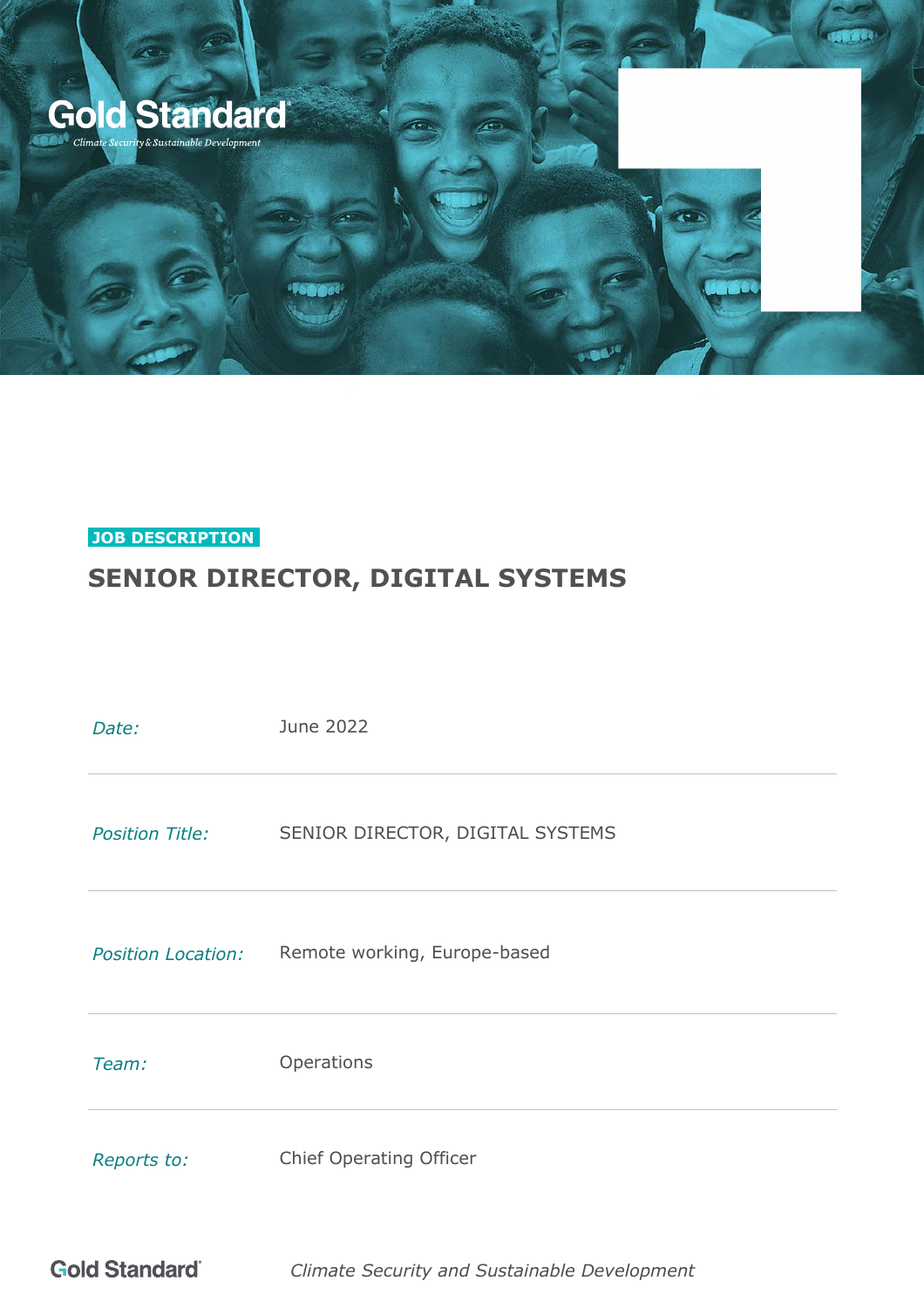### **OVERVIEW**

As action to avert the climate emergency accelerates, there is urgent need to catalyse a 10-fold increase in the scale, efficiency, and resource mobilization of environmental markets – all while improving data quality, security, and system interoperability. This can only be achieved through digital transformation. Gold Standard therefore seeks a Senior Director, Digital Systems to lead global digital change at the forefront of climate and sustainability.

### **WHAT WE DO**

Gold Standard is a standards body and thought leader that promotes the best that can be achieved in climate and development projects. It was established in 2003 by [WWF](http://wwf.panda.org/) and other international NGOs as a best practice standard to ensure projects that reduced carbon emissions under the UN's Clean Development Mechanism (CDM) also delivered sustainable development benefits. Today, our standard, 'Gold Standard for the Global Goals', allows climate and development initiatives within carbon markets, corporate supply chains, and sustainable finance to manage, measure and maximise their impacts toward the Net Zero ambition of the Paris Agreement and the Sustainable Development Goals. Certification against the standard provides the confidence that these results are measured and verified, enabling credible impact reporting. ISEAL Code Compliant and backed by a broad NGO Supporter Network, Gold Standard has 2000+ projects underway in over 90 countries, creating billions of dollars of shared value from climate and development action worldwide.

#### **OUR VALUES**

#### PIONEERING

For almost 20 years, Gold Standard has shown how carbon finance can achieve its highest potential. We've created innovative new standards, programmes and tools that raise the bar for quality across a broader range of applications than carbon markets. We focus on those that have the most promise to contribute to our vision and mission, bringing them to market with the requisite planning and resources.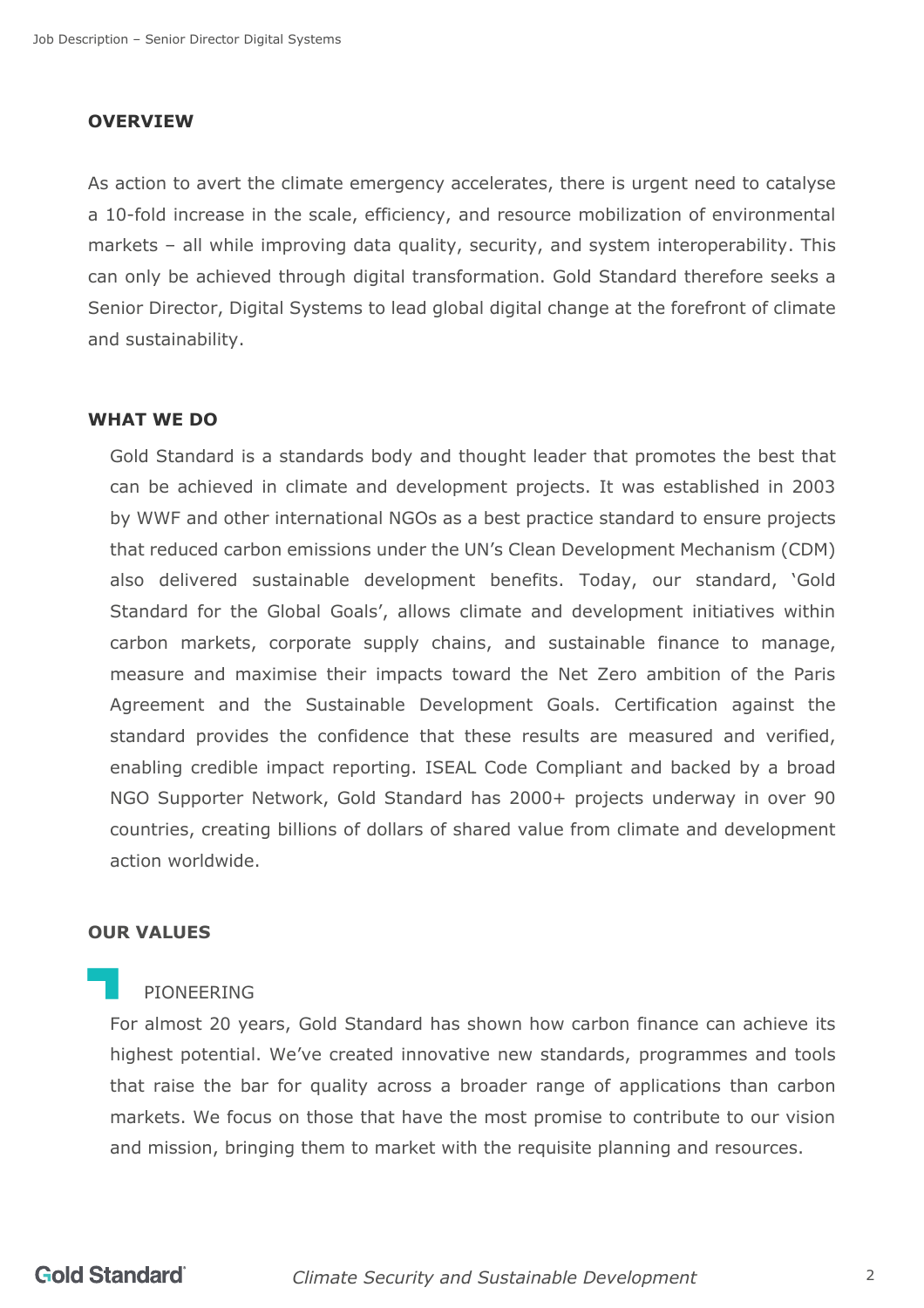### RIGOROUS

We build on our reputation for quality and rigour with more robust measurement of outcomes, stronger safeguards and greater impact across the Sustainable Development Goals. Our objective is to make rigour simpler and more achievable at scale.

# COLLABORATIVE

We work with key partners who share our goals and complement our strengths. Our partnership strategy aims to move beyond working opportunistically as a delivery partner in favor of collaborating in long-term strategic synergy.

# TRANSPARENT

We were established to bring confidence, trust, and accountability to carbon markets. We will continue to take strides to improve transparency in our own processes, in the broader market and in non-market mechanisms.

The Gold Standard Foundation is looking to build our team with exceptional people who are excited and driven to shape and deliver this ambition and uphold our values.

### **ROLE PURPOSE**

The Sr. Director will drive digital transformation across Gold Standard operations and serve as a thought leader on digitization within the wider standards and sustainability industry, including co-leadership of a new collaborative forum supported by Google Charitable Giving. The selected candidate will bring strong strategic, communication, and people management skills, will have a change management mindset, and solid solutions architect skills to oversee our technical staff and contractors in the scoping, design, development, and deployment of digital solutions.

The *Senior Director, Digital Systems* reports to the Gold Standard COO. As a member of the Management Team the Sr. Director leads all technology-focused functions of the Foundation. As a contributor to the Foundation's Strategy, the Sr. Director leads the formation of policy to ensure the use of data and technology are efficient, secure, and in line with principles, mission, strategy and governance requirements. The Sr. Director

# **Gold Standard**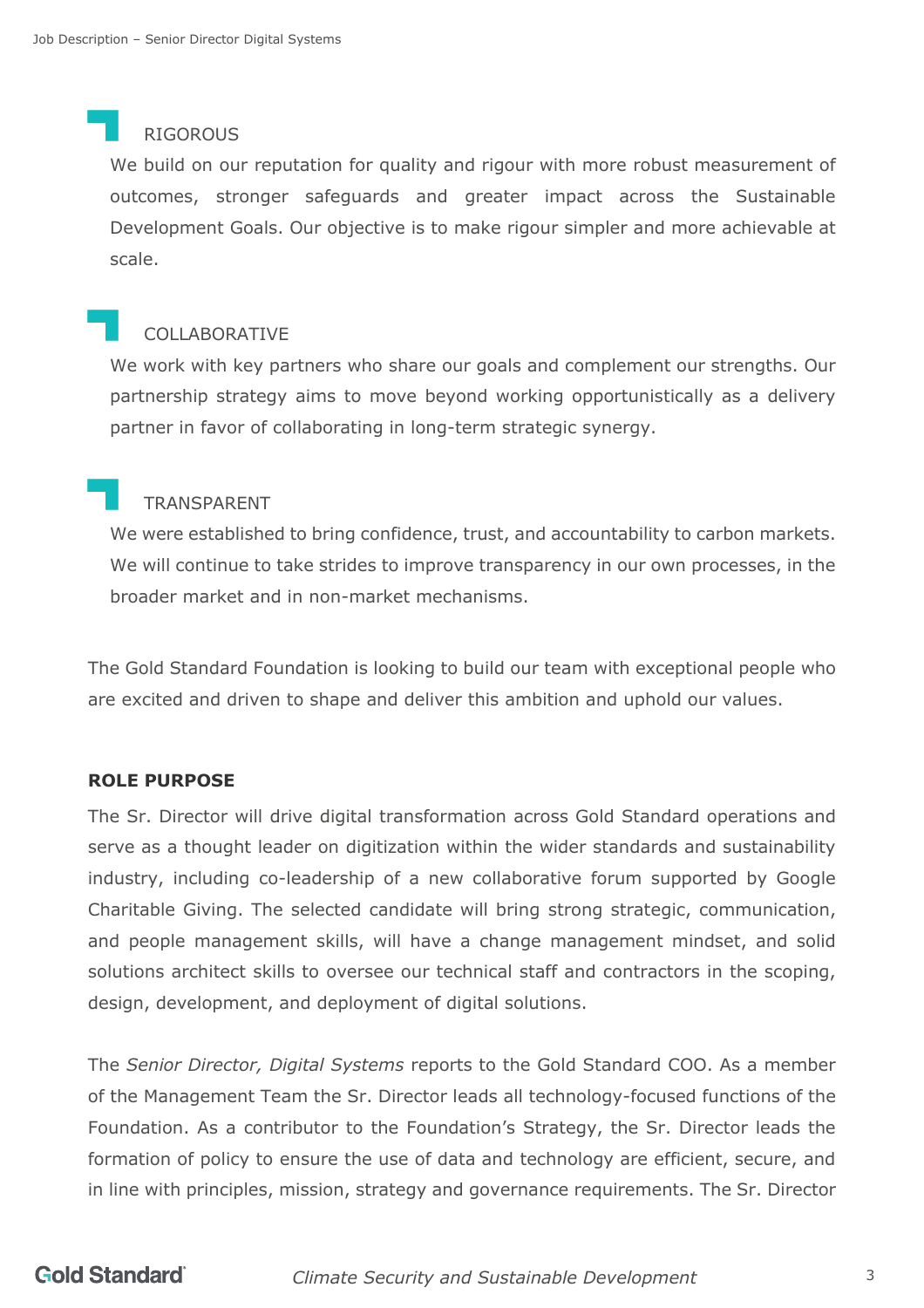has primary responsibility for *GSIQ*, the Board-approved programme to digitize the full suite of Gold Standard products and services, including methodologies, assurance, registry services, and marketplace and exchange integrations.

### **YOU WILL BE RESPONSIBLE FOR:**

### Strategy and Thought Leadership

- Develop and implement Gold Standard's policy, strategy and workplan for information and technology services and ensure alignment with principles, vision and mission.
- Communicate information and technology strategy to partners and funders, including representing Gold Standard at events and in support of thought leadership and advocacy where appropriate
- Ownership of the overall digital strategy and enterprise architecture for the organization, with support from technical staff and vendors.
- Identification of opportunities and value-adds from ecosystem partners that can enhance and integrate with Gold Standard digital solutions.
- Discover and implement existing and new technologies to serve the workplan.
- Develop an ecosystem that incorporates the multiple existing and pending applications of GS4GG, including carbon credit issuance and labelling, SDG impact statement issuance, fund/portfolio certification.
- Ensure the ecosystem can manage and disclose various third party applications, for example the use of carbon credits in the context of third party markets (CORSIA, Article 6) or the use of fund certification in the context of corporate applications (Science Based Targets, corporate responsibility)

### Management and Supervisory

- Build and lead the in-house Gold Standard technology team, consisting of a Digital Product Manager, Data Scientist, and Registry team.
- Responsible for procurement and contracting of vendor services and delivery of solutions.
- Develop and monitor the relevant departmental KPIs and IT budgets.
- Co-lead industry initiatives as Gold Standard's thought leader and ambassador on digitization and its industry applications.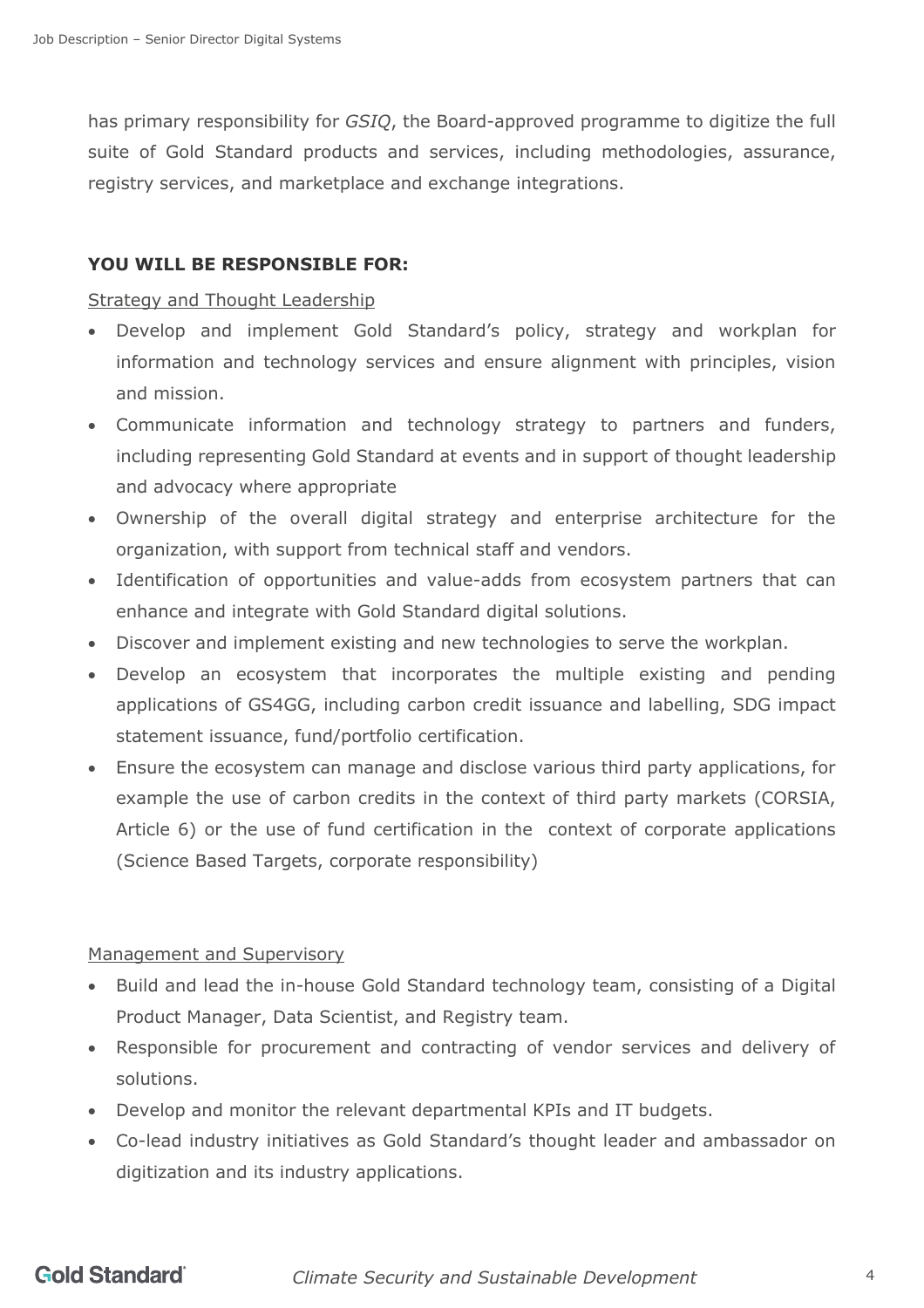• Build a learning framework and risk assessment capacity and oversee quality assurance, business intelligence, data protection and security processes.

### Operational Oversight

- Design and integrate a system to gather, store, make available to relevant stakeholders, analyse, use, and learn from certification and other data, including digital workflows, platforms, reports, and internal and external integration.
- Supervise system infrastructure to ensure functionality, efficiency and principle, mission and vision alignment
- Oversee complex delivery programmes for new information and technology solutions, including any funder reporting requirements
- Support all Gold Standard functions to better engage with information and technology services

### **YOU WILL BRING:**

- Demonstrated experience leading a large digital change management initiative.
- Extensive experience in building and supporting high performing, diverse, and multiskilled teams (UX Designers, Software Engineers and QA Engineers) in hybrid environments, including in-house and outsourced operations and vendors.
- Deep understanding of the Digital industry, trends, and opportunities in areas such as technology selection, data security and recovery, and web 3.0.
- Proven experience as a Senior Director or similar senior leadership role with experience of team development, coaching and performance management
- Demonstrated ability to design and deliver policy, strategy, and work planning, including where elements may not already be in place or need revision.
- Excellent communication skills, including the ability to build strong relationships across stakeholder groups and to represent Gold Standard as a thought leader and ambassador with external stakeholders.
- Knowledge and understanding of carbon markets and sustainability standards is strongly preferred.
- Demonstration of passion for the subjects of climate change, sustainable development, and equitable access for developing countries.

# **Gold Standard**

*Climate Security and Sustainable Development* 5